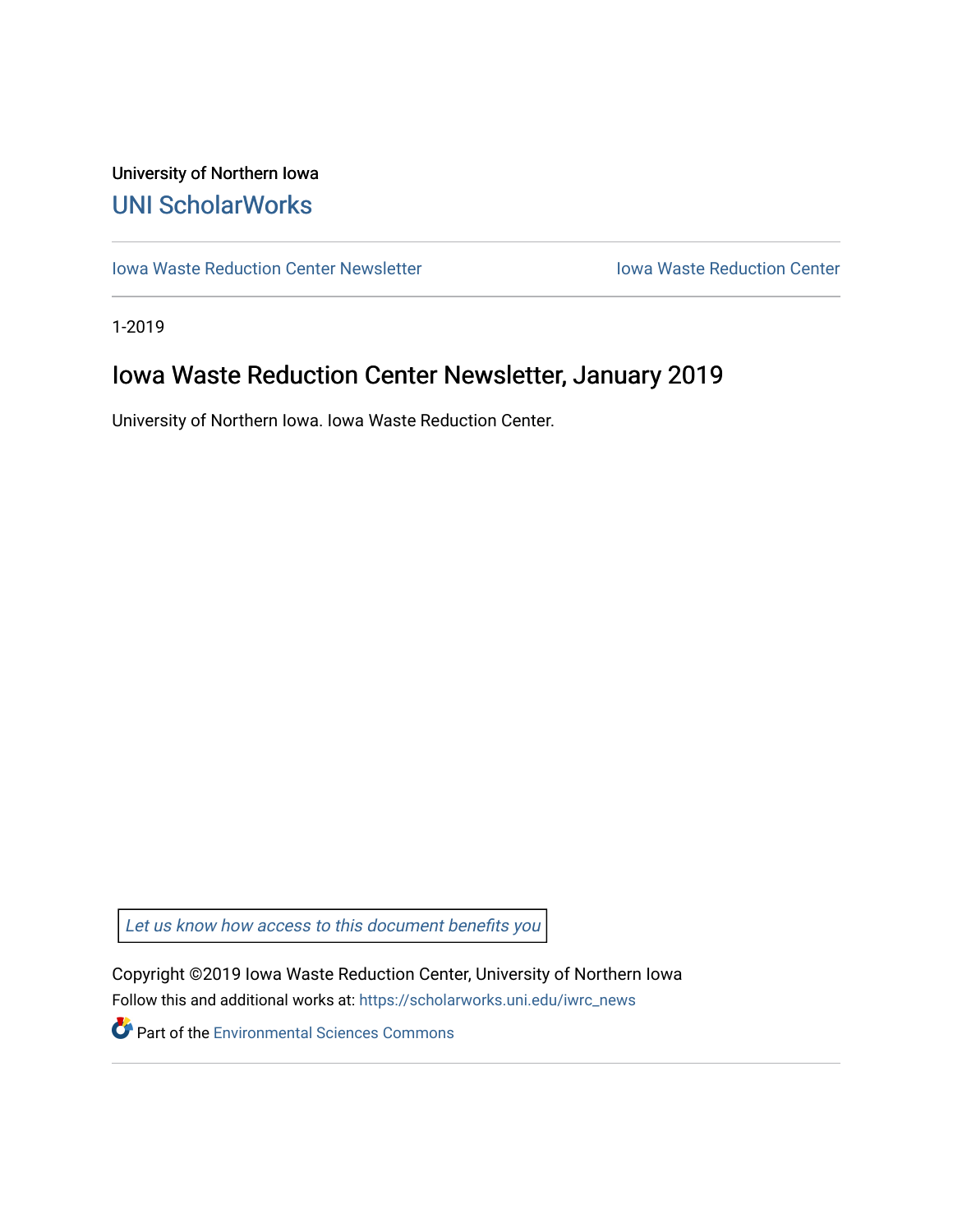#### **January 2019**



### *State of the Center - January 2019*

*A Letter from IWRC Interim Director, Dan Nickey*

*As the Iowa Waste Reduction Center enters our 31st year, we like to take a little time to reflect on the past while also looking forward at all that is to come this next year and beyond.*

*2018 was a year of transition and growth for us. Rick Klein, who helped build and continued to manage our successful painter training programs retired after 30-plus years at UNI. His dedication and enthusiasm are already missed, but we're sure he's enjoying every second of his new life. We also bid farewell to Lea Hensel, who spent the last 12 years making sure our organization was polished and organized. Jeremiah Treloar, who had been handling the development and sales of our VirtualPaint took the leap of licensing it and starting a business to do the same, which is a perfect example of technology transfer from a public university.*

*While we are still learning how much they are missed every day, we couldn't be happier for all three of them. The year wasn't all goodbyes, however. We welcomed back Tom Giblin to our painting and coating programs, where he hit the ground running. We were also lucky enough to bring on Ana Bender as our new secretary and office manager and she just keeps demonstrating her value to us every day. [Read more](https://iwrc.uni.edu/state-of-the-center-january-2019)*

# - IWRC NFWS –

### **More Breweries Added to Certification Program**

The Iowa Green Brewery Certification program has welcomed three more breweries to the certification ranks!

- Contrary Brewing Co. (Muscatine)
- Fat Hill Brewing (Mason City)
- Worth Brewing Company (Northwood)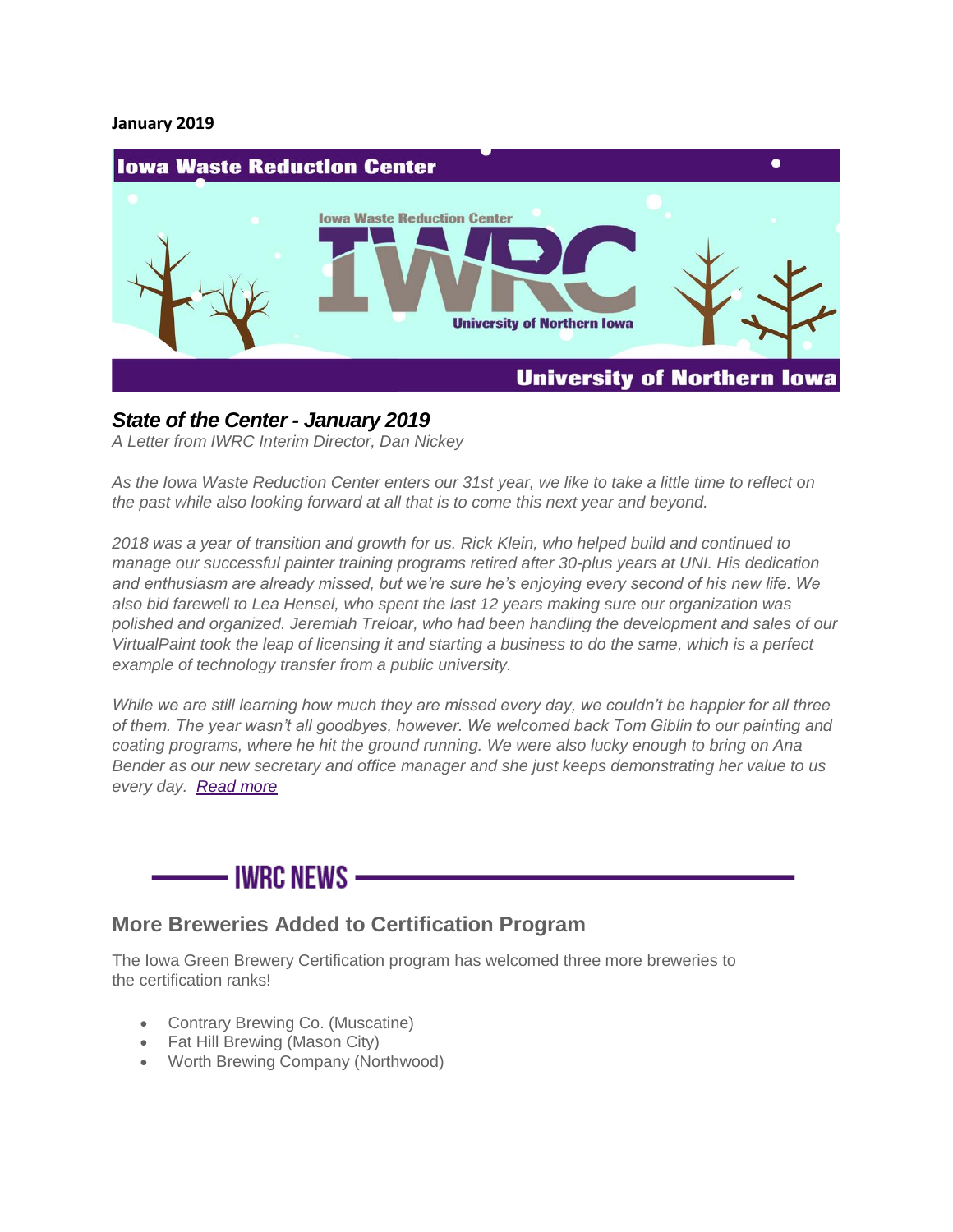Read their full articles here: [Contrary,](https://iwrc.uni.edu/contrary-brewing-co-earns-bronze) [Fat Hill and Worth](https://iwrc.uni.edu/fat-hill-brewing-and-worth-brewing-company-become-green-brewery-certified)

## **2018 Breakout Session Videos Are Now Available!**

Couldn't make the Midwest Food Recovery Summit in September? Breakout sessions from this year's summit are now available for everyone to watch! Check them out [here.](https://www.youtube.com/playlist?list=PLEj-sTw6ExiJQNhI-E1FMgGcSTiXua8kn)





[USCC 2019 Composting Conference & Trade Show](https://compostconference.com/) January 28-31 | Phoenix, AZ

[Iowa DNR SLEIS Training](https://iwrc.uni.edu/iowa-dnr-sleis-training-cedar-rapids-ia) January 30 | Cedar Rapids, IA

[Iowa DNR SLEIS Training](https://iwrc.uni.edu/iowa-dnr-sleis-training-des-moines-ia) January 31| Des Moines, IA

[UNI Day at the Capitol](https://iwrc.uni.edu/uni-day-at-the-capitol-1) February 18 | Des Moines, IA



## **January 31 Reporting Deadlines**

#### *Grain Facility PM10 PTE Due January 31, 2019*

As a reminder, Group 1 and Group 2 Grain Elevators are required to calculate their facility's PM10 potential to emit (PTE) annually for the previous calendar year. The GrainPTE program, developed by the IWRC's Iowa Air Emissions Assistance Program, is a free calculation tool that helps you easily record facility information, calculate the required PM10 PTE and generate reports as needed from any device that has Internet access.

To meet regulation requirements, facility calculations must be completed by **January 31, 2019** for the 2018 calendar year. These records and calculations do not need to be submitted to the Iowa DNR but must be kept on site for a period of five years and be made available upon request. To get started, simply visit [https://grain.iwrc.uni.edu](https://grain.iwrc.uni.edu/) to register or login to your free account! If you have any questions, please give us a call at 1-800-422-3109 for assistance.

#### *6X Certification and Compliance Report for 2018*

Businesses subject to 6X NESHAP - the report for 2018 will be due **January 31, 2019**. Download the report and get more information on IWRC's Iowa Air Emissions Assistance Program [6X](https://iwrc.uni.edu/regulatory-information/neshap/metal-fabrication-and-finishing-source-categories-rule)  [webpage.](https://iwrc.uni.edu/regulatory-information/neshap/metal-fabrication-and-finishing-source-categories-rule)